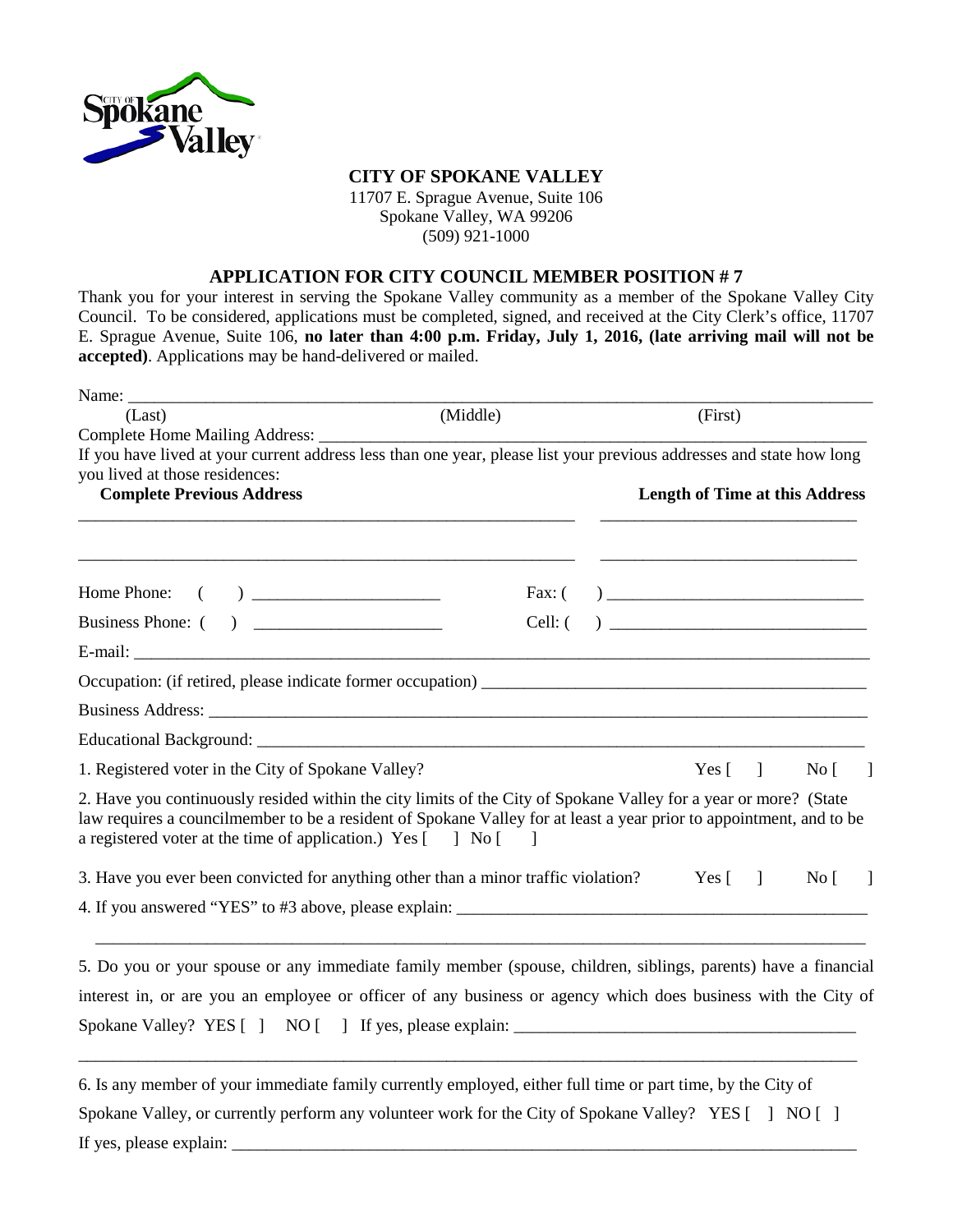7. Would your appointment create a conflict of interest or an appearance of a conflict of interest? YES [] NO[]

If yes, please explain:  $\frac{1}{2}$  =  $\frac{1}{2}$  =  $\frac{1}{2}$  =  $\frac{1}{2}$  =  $\frac{1}{2}$  =  $\frac{1}{2}$  =  $\frac{1}{2}$  =  $\frac{1}{2}$  =  $\frac{1}{2}$  =  $\frac{1}{2}$  =  $\frac{1}{2}$  =  $\frac{1}{2}$  =  $\frac{1}{2}$  =  $\frac{1}{2}$  =  $\frac{1}{2}$  =  $\frac{1}{2}$  =  $\frac{1$ 

| 8. Please list your employment for the past ten years:<br><b>NAME OF EMPLOYER</b>                      | <b>POSITION HELD</b> | DATES OF EMPLOYMENT                                                                                                   |
|--------------------------------------------------------------------------------------------------------|----------------------|-----------------------------------------------------------------------------------------------------------------------|
|                                                                                                        |                      |                                                                                                                       |
|                                                                                                        |                      |                                                                                                                       |
|                                                                                                        |                      |                                                                                                                       |
|                                                                                                        |                      |                                                                                                                       |
|                                                                                                        |                      | <u> 1989 - Johann Barbara, martxa alemaniar argumento estas políticas en la contrada de la contrada de la contrad</u> |
|                                                                                                        |                      |                                                                                                                       |
|                                                                                                        |                      | 9. Please list the professional affiliations, clubs, social, or fraternal organizations to which you belong or hold   |
|                                                                                                        |                      |                                                                                                                       |
|                                                                                                        |                      |                                                                                                                       |
|                                                                                                        |                      |                                                                                                                       |
| board, committee or commission:                                                                        |                      | 11. Please list your volunteer experience, and include any volunteer or paid positions held on any governmental       |
|                                                                                                        |                      |                                                                                                                       |
|                                                                                                        |                      |                                                                                                                       |
|                                                                                                        |                      |                                                                                                                       |
|                                                                                                        |                      |                                                                                                                       |
| 12. Why are you interested in serving in this interim position as a Spokane Valley City Councilmember? |                      |                                                                                                                       |
|                                                                                                        |                      |                                                                                                                       |
|                                                                                                        |                      |                                                                                                                       |
|                                                                                                        |                      |                                                                                                                       |
|                                                                                                        |                      |                                                                                                                       |
|                                                                                                        |                      |                                                                                                                       |
|                                                                                                        |                      |                                                                                                                       |
|                                                                                                        |                      |                                                                                                                       |
|                                                                                                        |                      |                                                                                                                       |